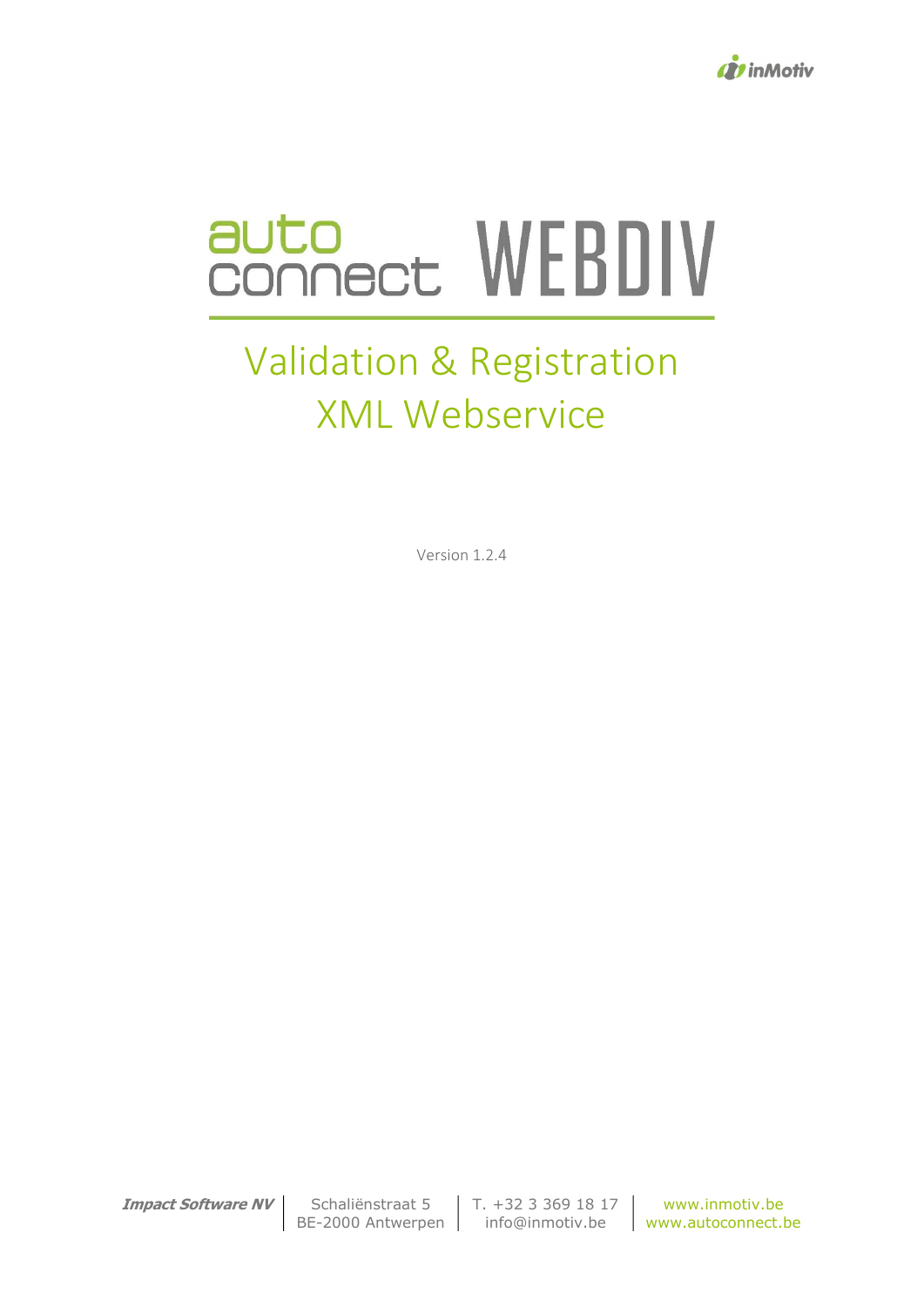

# 1. Introduction

The Autoconnect WebDIV Validation and Registration XML webservice allows you to register a vehicle (or validate a request for registration) via a SOAP web service. The web service requires an XML block request, and will return an XML in the same http(s) call.

The raw XML is sent to the URL with the HTTP POST commando. The web service will then take some time to consult different databases. This may take a few seconds.

#### The Validation-service:

This service will inform you whether a vehicle is able to be registered based on the data you provided. Registration will not be carried out yet. The output will not include information about the owner or the vehicle.

#### The Registration-service:

This service allows you to register the vehicle in real time. The vehicle will be registered in the DIV database. As a result you will obtain all the information about the owner, the vehicle and the assigned license plate number.

#### URLs for testing/acceptance:

Validation: http://webdivacceptance.inmotiv.be/apps/licenseplate/backoffice/WSvalidation\_1.2.asp Registration: http://webdivacceptance.inmotiv.be/apps/licenseplate/backoffice/WSregistration\_1.2.asp

Attention: IP-filtering is enabled on the acceptance environment. In order to use these URLs, you will first need to share your IP-address with us.

#### URLs for production:

Validation: https://webdiv.inmotiv.be/apps/licenseplate/backoffice/WSvalidation\_1.2.asp Registration: https://webdiv.inmotiv.be/apps/licenseplate/backoffice/WSregistration\_1.2.asp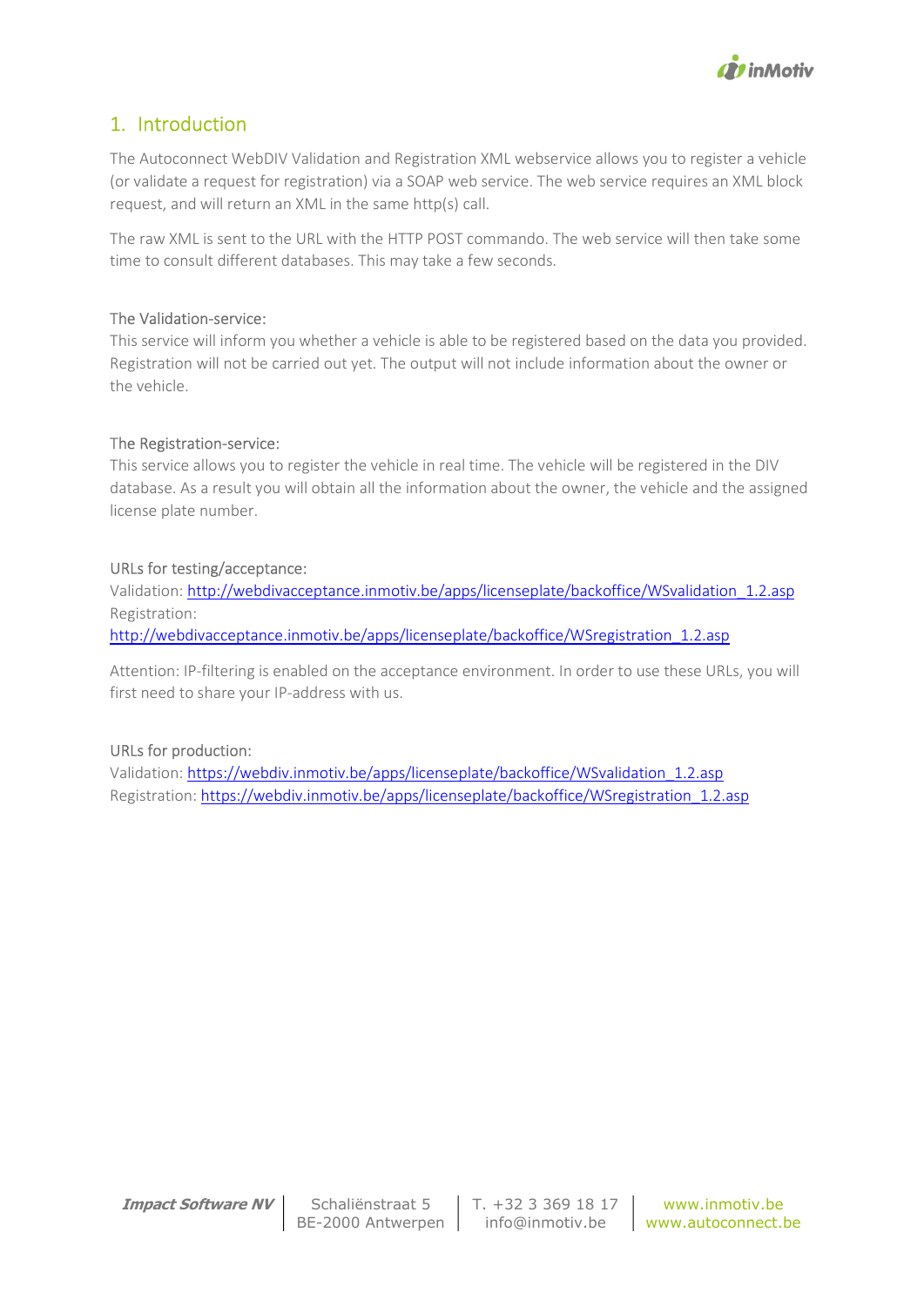

# 2. Details of the fields used in the data exchange

| Autoconnect WEBDIV Validation/Registration webservice REQUEST |              |                   |                  |                     |                |                                                                   |                                                                                                                               |  |  |  |
|---------------------------------------------------------------|--------------|-------------------|------------------|---------------------|----------------|-------------------------------------------------------------------|-------------------------------------------------------------------------------------------------------------------------------|--|--|--|
| Pad                                                           | Pad          | Pad               | <b>Alpha Num</b> | <b>Mand</b><br>Opt  | Max.<br>Length | <b>Description</b>                                                | <b>Comments</b>                                                                                                               |  |  |  |
| Authentication                                                | Username     |                   | A                | M                   | 32             | The username that was assigned to you                             |                                                                                                                               |  |  |  |
| Authentication                                                | Password     |                   | A                | M                   | 32             | The password that was assigned to you                             |                                                                                                                               |  |  |  |
| Authentication                                                | User         | UserNationalId    | N                | $\circ$             | 11             | National number (BE) of the person<br>completing the registration | Format: 11 digits, numbers only. When<br>this is left blank, the webservice will<br>use the users alternative identification. |  |  |  |
| Authentication                                                | User         | UserLanguageCode  | N                | M                   | $\overline{2}$ | Language code of the user                                         | This will determine in which language<br>you will receive the DIV error codes.<br>FR, NL or DE.                               |  |  |  |
| Request                                                       | Transaction  | TransactionId     | N                | $\circ$             | 10             | Transaction-ID that was given to you<br>during validation         | Only mandatory in Registration                                                                                                |  |  |  |
| Request                                                       | OwnerTitular | OwnerNationalId   | N                | $\circlearrowright$ | 11             | National number of the owner of the<br>vehicle.                   | Format: 11 digits. Mandatory field<br>when the vehicle needs to be<br>registered as a private vehicle.                        |  |  |  |
| Request                                                       | OwnerTitular | CompanyNr         | N                | $\circ$             | 10             | Company number of the owner of the<br>vehicle.                    | Format: 10 digits. Mandatory field<br>when the vehicle needs to be<br>registered as a company vehicle.                        |  |  |  |
| Request                                                       | OwnerTitular | OwnerLanguageCode | A                | M                   | $\overline{2}$ | Language code of the owner of the<br>vehicle.                     | FR, NL or DE.                                                                                                                 |  |  |  |
| Request                                                       | Vehicle      | ContractNr        | A                | $\circ$             | 20             | Your personal file number                                         | Optional, for your administration                                                                                             |  |  |  |
| Request                                                       | Vehicle      | NewUsedYN         | A                | M                   | $\mathbf{1}$   | New or second-hand vehicle                                        | $Y = new$ , $N = second$ -hand                                                                                                |  |  |  |
| Request                                                       | Vehicle      | Vin               | A                | M                   | 17             | VIN number                                                        | Mandatory format: 17 characters. No<br>letter 'O' possible.                                                                   |  |  |  |
| Request                                                       | Vehicle      | Controlcode       | N                | $\circ$             | 3              | Control code                                                      | On the registration form to be found as<br>'E1/R4'                                                                            |  |  |  |
| Request                                                       | Vehicle      | FormerPlateNumber | A                | $\circ$             | 10             | Plate number of previous owner                                    | For second-hand vehicles - the<br>previous plate number as it is<br>mentioned on the registration form.                       |  |  |  |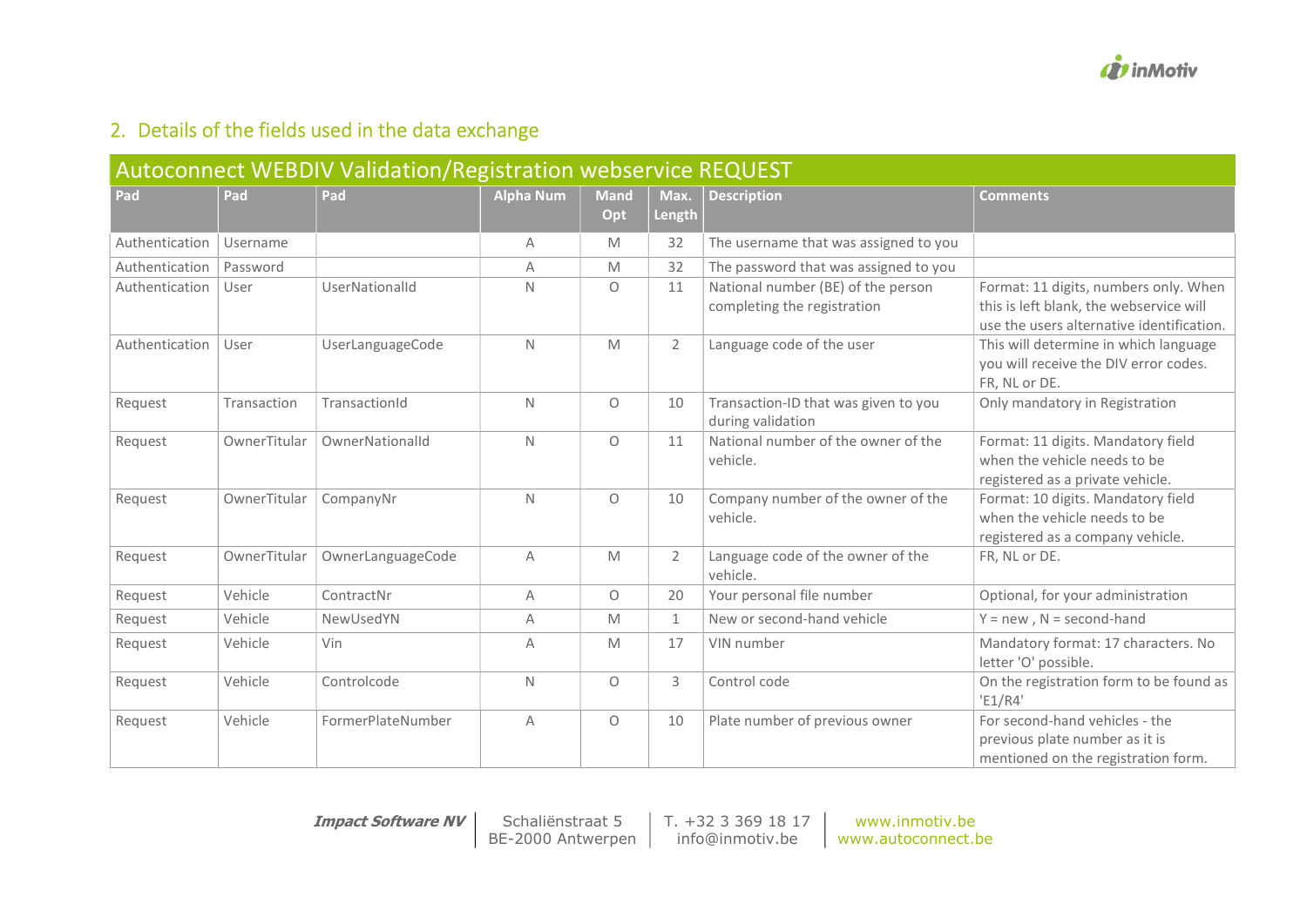

| Request | Vehicle      | FormerRegistrationDate | A           | $\Omega$ | 10           | Last registration date                                             | For second-hand vehicles - last<br>registration date as it is mentioned on<br>the registration form.<br>Format: yyyy-mm-dd.                                                                                                                                                                                                         |
|---------|--------------|------------------------|-------------|----------|--------------|--------------------------------------------------------------------|-------------------------------------------------------------------------------------------------------------------------------------------------------------------------------------------------------------------------------------------------------------------------------------------------------------------------------------|
| Request | Seller       | CompanyPrivate         | A           | M        | 1            | Was the vehicle purchased from the<br>previous owner or a company? | $P =$ previous owner, $C =$ company                                                                                                                                                                                                                                                                                                 |
| Request | Seller       | VATPaid                | A           | M        | $\mathbf{1}$ | VAT paid by the seller?                                            | For new vehicles<br>VATPaid always Y + Seller > CompanyNr<br>mandatory<br>For a used vehicle:<br>If the seller is a private party:<br>- leave VATpaid blank<br>- leave Seller > CompanyNr blank<br>If the seller is a company:<br>- VATPaid has to be Y or blank<br>- Seller > CompanyNr is mandatory<br>Value 'N' is not permitted |
| Request | Seller       | CompanyNr              | A           | M        | 10           | Company number of the seller                                       | Format: 10 digits only.                                                                                                                                                                                                                                                                                                             |
| Request | Registration | PlateFormat            | Α           | M        | 1            | Desired format of the official plate                               | $2 =$ default format, $1 =$ large square<br>(SUVs), $M =$ motorcycle, $P =$ speed<br>pedelec, scooter                                                                                                                                                                                                                               |
| Request | Registration | CIMLanguageCode        | $\mathbb N$ | M        | 2            | Language of the registration                                       | FR, NL or DE.<br>A private vehicle should always be<br>registered in the main language of the<br>owner's municipality.                                                                                                                                                                                                              |
| Request | Registration | ReusePlate             | A           | M        | $\mathbf{1}$ | Reutilisation of an existent plate.                                | Y (yes) or N (no). If $Y =$<br>ReusedPlateNumber mandatory.                                                                                                                                                                                                                                                                         |
| Request | Registration | ReusedPlateNumber      | A           | $\circ$  | 10           | Plate number for reutilisation                                     | Mandatory if ReusePlate = Y.                                                                                                                                                                                                                                                                                                        |
| Request | Delivery     | RushDelivery           | $\mathbb N$ | M        | 1            | Rush delivery                                                      | $1 =$ express delivery, $2 =$ normal<br>delivery                                                                                                                                                                                                                                                                                    |
| Request | Delivery     | DeliveryType           | $\mathbb N$ | M        | 1            | Delivery of the official license plate                             | $1 =$ owner's address, $2 =$ address of<br>choice, $3 =$ post point                                                                                                                                                                                                                                                                 |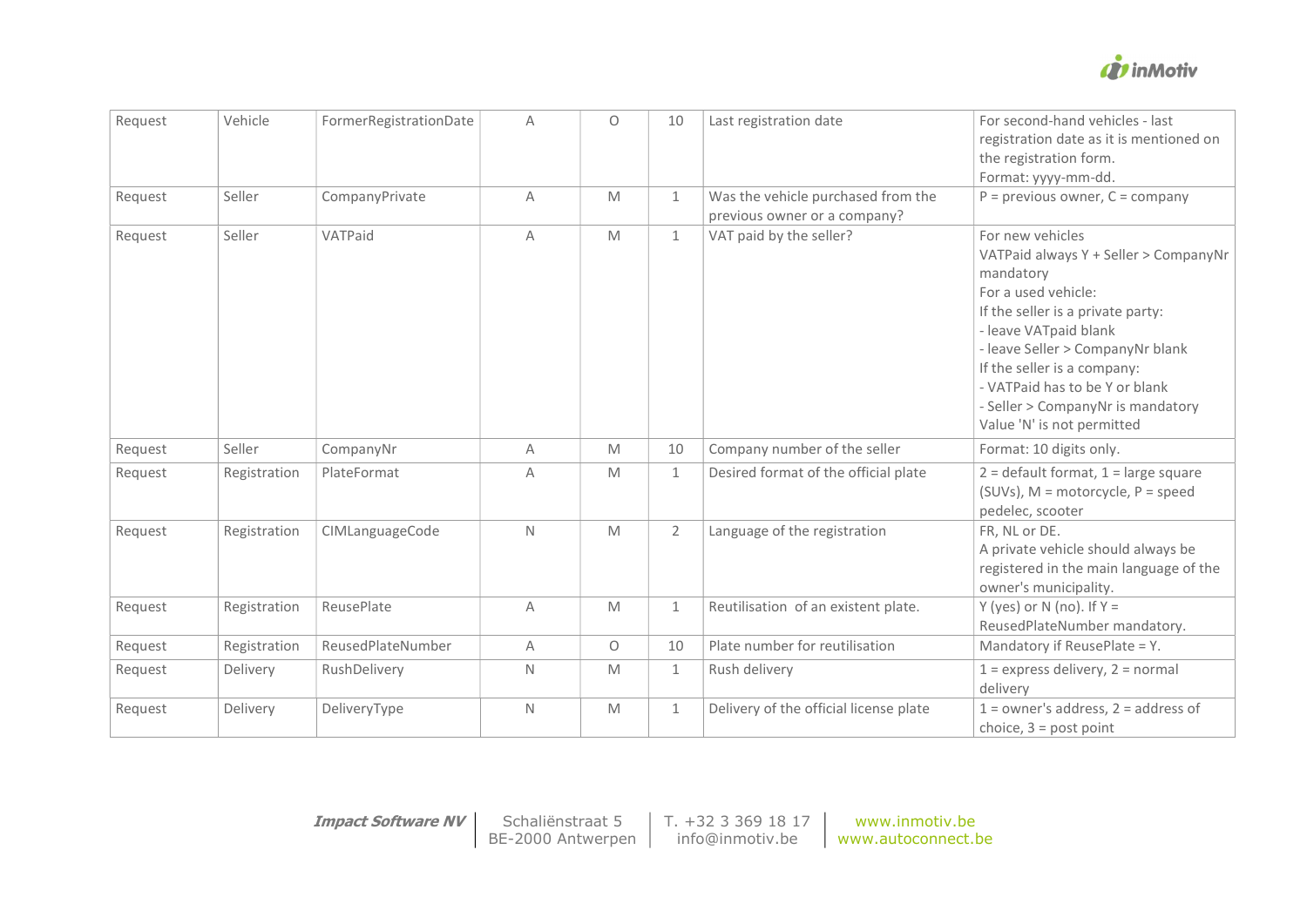

| Request | Delivery  | PostPointcode        |              | M       | 8              | Code of the post point                                   | In case of delivery in post point                                                        |
|---------|-----------|----------------------|--------------|---------|----------------|----------------------------------------------------------|------------------------------------------------------------------------------------------|
| Request | Delivery  | FdaFirstName         | A            | $\circ$ | 25             | Address of choice: name                                  | Mandatory when deliveryType = 2                                                          |
| Request | Delivery  | FdaLastName          | Α            | $\circ$ | 50             | Address of choice: surname                               | Mandatory when deliveryType = 2                                                          |
| Request | Delivery  | FdaStreet            | A            | $\circ$ | 50             | Address of choice: stree tname                           | Mandatory when deliveryType = 2                                                          |
| Request | Delivery  | FdaHouseNumber       | A            | 0       | 5              | Address of choice: house number                          | Mandatory when deliveryType = 2                                                          |
| Request | Delivery  | FdaBus               | A            | $\circ$ | 5              | Address of choice: mailbox number                        |                                                                                          |
| Request | Delivery  | FdaPostalcode        | A            | $\circ$ | $\overline{4}$ | Address of choice: post code                             | Mandatory when deliveryType = 2                                                          |
| Request | Delivery  | FdaCity              | A            | $\circ$ | 50             | Address of choice: city                                  | Mandatory when deliveryType = 2                                                          |
| Request | Delivery  | FdaEmail             | A            | $\circ$ | 60             | Address of choice: e-mail address<br>receiver            |                                                                                          |
| Request | Delivery  | FdaTel               | A            | $\circ$ | 50             | Address of choice: telephone number<br>receiver          |                                                                                          |
| Request | Delivery  | PPContactType        | A            | $\circ$ | $\mathbf{1}$   | Delivery in post point: how to contact<br>the receiver   | Mandatory when deliveryType = 3.<br>$1 = E$ -mail, $2 = SMS$ , $3 = Telephone$           |
| Request | Delivery  | PPContactFirstName   | A            | 0       | 50             | Delivery in post point: name                             | Mandatory when deliveryType = 3.                                                         |
| Request | Delivery  | PPContactLastName    | A            | $\circ$ | 150            | Delivery in post point: surname                          | Mandatory when deliveryType = 3.                                                         |
| Request | Delivery  | PPContactGSM         | A            | 0       | 15             | Delivery in post point: mobile phone<br>number           | Mandatory when deliveryType = 3 and<br>PPcontactType= 2 or 3.                            |
| Request | Delivery  | PPContactTel         | $\mathsf{A}$ | $\circ$ | 20             | Delivery in post point: telephone<br>number              | Mandatory when deliveryType = 3 and<br>PP contactType = $3 + P$ PcontactGSM is<br>blank. |
| Request | Delivery  | PPContactEmail       | A            | $\circ$ | 255            | Delivery in post point: e-mail adres van<br>de ontvanger | Mandatory when deliveryType = 3 and<br>$P$ PcontactType = 1.                             |
| Request | Insurance | NBBCode              | A            | M       | 5              | Code of the insurance company                            | 5 digit code of the insurance company<br>as known by NBB.                                |
| Request | Insurance | InsuranceReferenceNr | A            | M       | 50             | Insurance reference number.                              |                                                                                          |
| Request | Options   | Frontplate           | A            | $\circ$ | 1              | Is a front plate needed?                                 | Y (yes) or N (no). If Y,<br>FrontplateDelivery is mandatory.                             |
| Request | Options   | FrontplateDelivery   | Α            | 0       | 1              | Delivery destination of the front plate                  | $1 =$ Address of the owner, $2 =$ Address<br>of choice of the official plate             |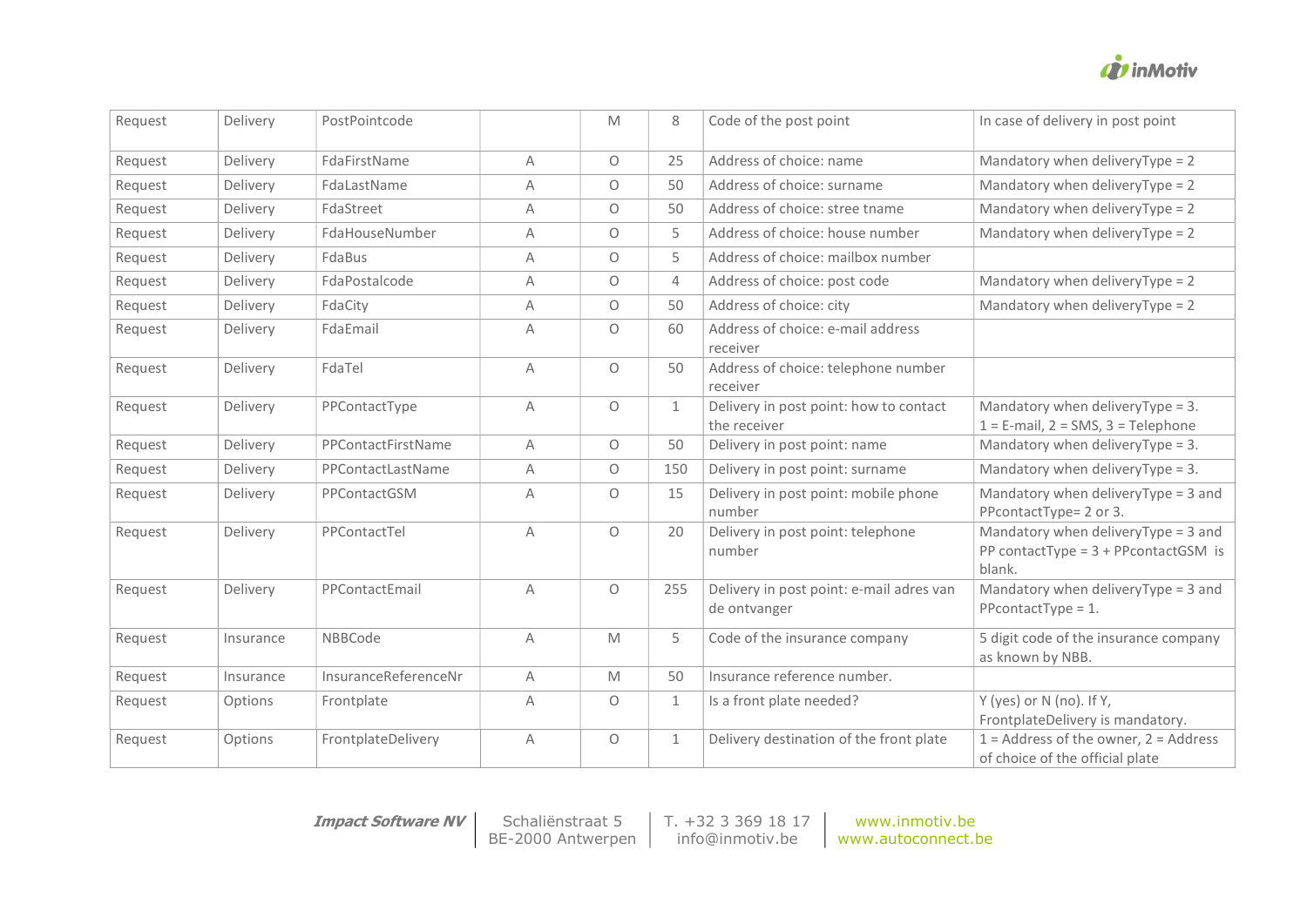

| <b>Autoconnect WEBDIV Validation webservice RESPONSE</b> |               |                        |     |                  |                |                                                                       |                                                                                                                                              |  |  |  |
|----------------------------------------------------------|---------------|------------------------|-----|------------------|----------------|-----------------------------------------------------------------------|----------------------------------------------------------------------------------------------------------------------------------------------|--|--|--|
| Pad                                                      | Pad           | Pad                    | Pad | <b>Alpha Num</b> | Max.<br>Length | <b>Description</b>                                                    | <b>Comments</b>                                                                                                                              |  |  |  |
| Response                                                 | ResultSuccess |                        |     | $\mathsf{N}$     | $\mathbf{1}$   | The details are correct                                               | If $0 =$ validation failed; if $1 =$ validation<br>succeeded, and you can use the same<br>details and transactionID for the<br>registration. |  |  |  |
| Response                                                 | Transaction   | TransactionId          |     | $\mathsf{N}$     | 10             | <b>Transaction ID</b>                                                 | TransactionID from WebDIV. Use this<br>number to complete the registration                                                                   |  |  |  |
| Response                                                 | Transaction   | Timestamp              |     | $\mathsf{N}$     | 14             | Date and time of the<br>registration                                  | Format: YYYYMMDDHHMMSS                                                                                                                       |  |  |  |
| Response                                                 | OwnerTitular  | OwnerNationalId        |     | N.               | 11             | National number of the owner                                          | Formaat: 11 digits.                                                                                                                          |  |  |  |
| Response                                                 | OwnerTitular  | CompanyNr              |     | $\mathsf{N}$     | 10             | Company number of the owner                                           | Formaat: 10 digits.                                                                                                                          |  |  |  |
| Response                                                 | OwnerTitular  | OwnerLanguageCode      |     | A                | $\overline{2}$ | Language code of the owner                                            | FR, NL or DE.                                                                                                                                |  |  |  |
| Response                                                 | Vehicle       | ContractNr             |     | Α                | 20             | Your personal file number                                             |                                                                                                                                              |  |  |  |
| Response                                                 | Vehicle       | Vin                    |     | A                | 17             | VIN number                                                            | 17 characters.                                                                                                                               |  |  |  |
| Response                                                 | Vehicle       | Controlcode            |     | N                | 3              | Control code                                                          | 3 digits.                                                                                                                                    |  |  |  |
| Response                                                 | Vehicle       | FormerPlateNumber      |     | A                | 10             | Plate number of previous<br>owner                                     | For second-hand vehicles - the previous<br>plate number as it is mentioned on the<br>registration form.                                      |  |  |  |
| Response                                                 | Vehicle       | FormerRegistrationDate |     | A                | 10             | Last registration date                                                | For second-hand vehicles - last<br>registration date as it is mentioned on<br>the registration form.<br>Format: yyyy-mm-dd.                  |  |  |  |
| Response                                                 | Vehicle       | NewUsedYN              |     | Α                | $\mathbf{1}$   | New of used vehicle?                                                  | $Y = new$ , N = second hand                                                                                                                  |  |  |  |
| Response                                                 | Seller        | CompanyPrivate         |     | A                | $\mathbf{1}$   | Was the vehicle purchased from<br>the previous owner or a<br>company? | $P =$ previous owner, $C =$ company                                                                                                          |  |  |  |
| Response                                                 | Seller        | VATPaid                |     | A                | $\mathbf{1}$   | VAT paid by the seller?                                               | For new vehicles                                                                                                                             |  |  |  |
| Response                                                 | Seller        | CompanyNr              |     | N                | 10             | Company number of the seller                                          | Format: 10 digits.                                                                                                                           |  |  |  |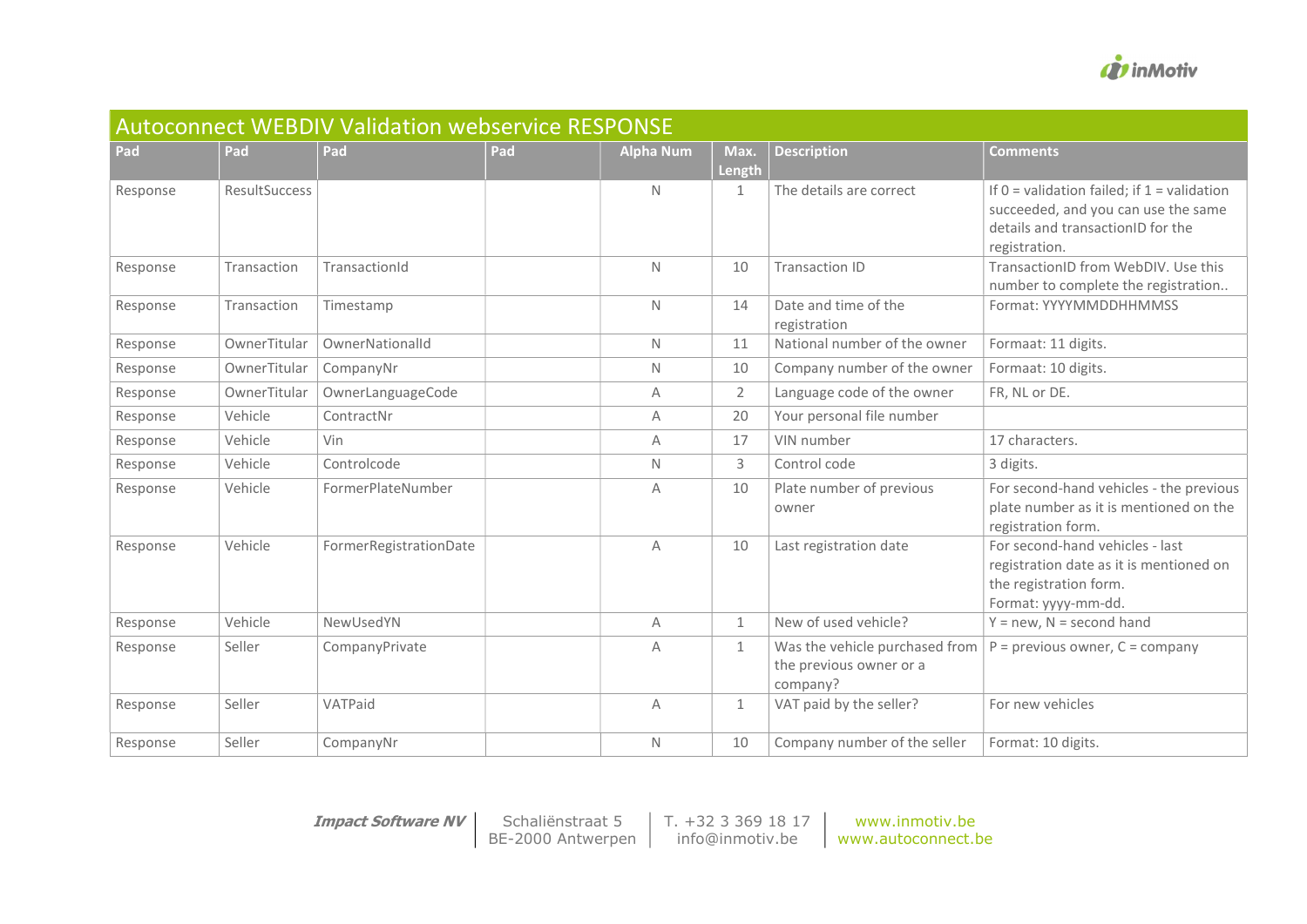

| Response | Registration | PlateFormat          |                  | А |                | Desired format of the official<br>plate | $2 =$ default format, $1 =$ large square<br>$(SUVs)$ , M = motorcycle, P = speed<br>pedelec, scooter |
|----------|--------------|----------------------|------------------|---|----------------|-----------------------------------------|------------------------------------------------------------------------------------------------------|
| Response | Registration | CIMLanguageCode      |                  | Α | $\overline{2}$ | Language of the registration            | FR, NL or DE.                                                                                        |
| Response | Registration | ReusePlate           |                  | Α |                | Reutilisation of an existent<br>plate.  | Y (yes) or N (no).                                                                                   |
| Response | Registration | ReusedPlateNumber    |                  | Α | 10             | Plate number for reutilisation          |                                                                                                      |
| Response | Insurance    | NBBCode              |                  | N | 5              | Code of the insurance company           | 5 digit code of the insurance company<br>as known by NBB.                                            |
| Response | Insurance    | InsuranceReferenceNr |                  | Α | 50             | Insurance reference number              |                                                                                                      |
| Response | Errors       | Error                | ErrorType        | Α | 10             | Type of error code                      | In case DIV reported an error.                                                                       |
| Response | Errors       | Error                | ErrorCode        | Α | 255            | Error code                              | In case DIV reported an error.                                                                       |
| Response | Errors       | Error                | ErrorDescription | Α | 400            | Description of error                    | In case DIV reported an error.                                                                       |

| <b>Autoconnect WEBDIV Registration webservice RESPONSE</b> |                      |                         |     |                            |                |                                |                                                           |  |  |  |
|------------------------------------------------------------|----------------------|-------------------------|-----|----------------------------|----------------|--------------------------------|-----------------------------------------------------------|--|--|--|
| Pad                                                        | Pad                  | Pad                     | Pad | <b>Alpha</b><br><b>Num</b> | Max.<br>Length | <b>Description</b>             | <b>Comments</b>                                           |  |  |  |
| Response                                                   | Transaction          | TransactionId           |     | N                          | 10             | Transaction ID                 | Transaction number of WebDIV                              |  |  |  |
| Response                                                   | Transaction          | Timestamp               |     | N                          | 14             | Date and time of registration. | Format: YYYYMMDDHHMMSS                                    |  |  |  |
| Response                                                   | <b>ResultSuccess</b> |                         |     | N                          |                | Registration result            | $0 =$ registration failed<br>$1$ = registration succeeded |  |  |  |
| Response                                                   | RegistrationData     | RegistrDIVRecordID      |     | A                          | 10             | DIV registration ID            | Starts with W followed by 9 digits.                       |  |  |  |
| Response                                                   | RegistrationData     | RegistrRegistrationDate |     | A                          | 10             | Date of this registration      |                                                           |  |  |  |
|                                                            |                      |                         |     | Α                          | 10             | Plate number of this           |                                                           |  |  |  |
| Response                                                   | RegistrationData     | RegistrPlateNumber      |     |                            |                | registration                   |                                                           |  |  |  |
| Response                                                   | OwnerTitular         | OwnerNationalId         |     | N                          | 11             | National number of the owner   | Format: 11 digits.                                        |  |  |  |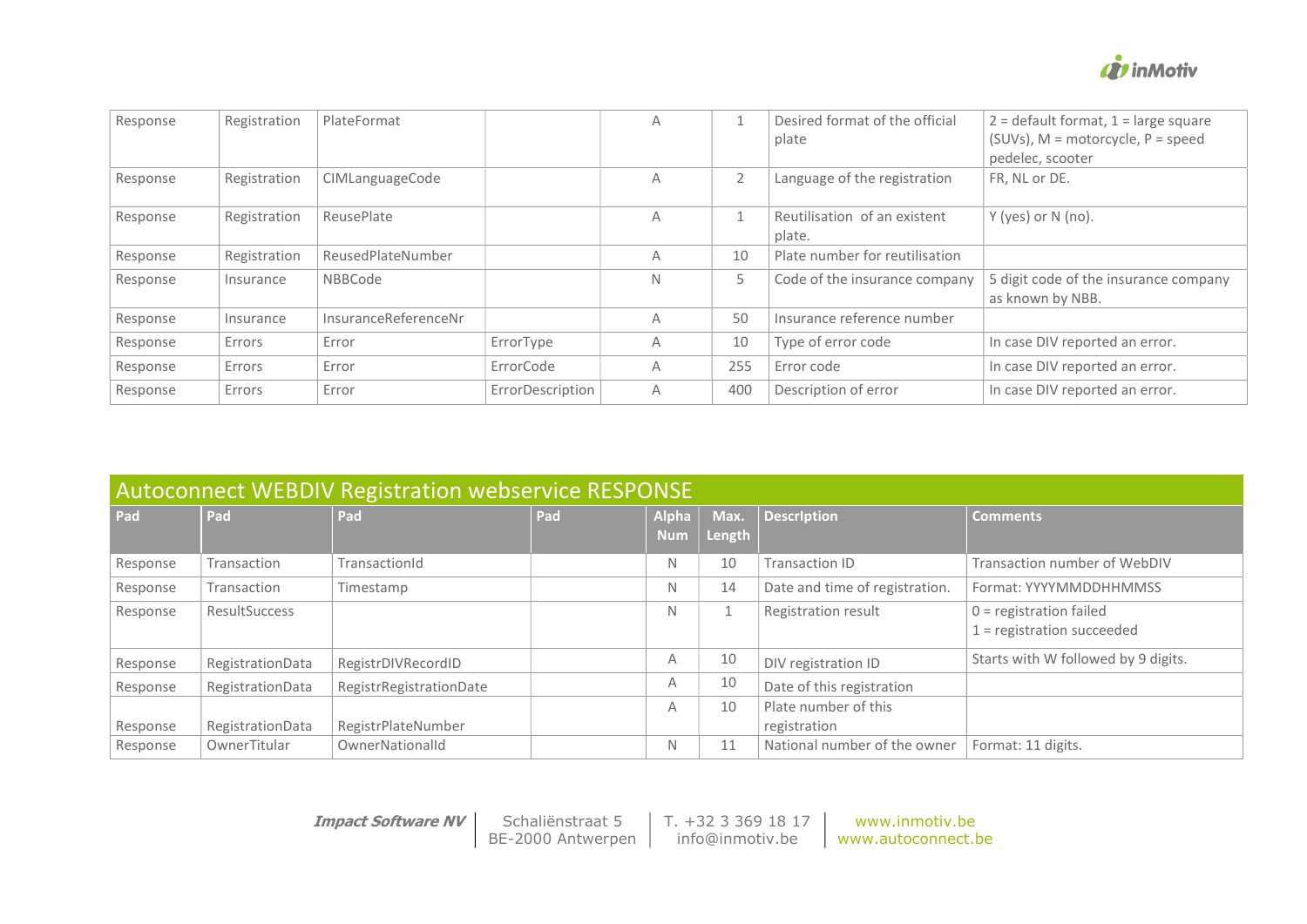

| Response | OwnerTitular | CompanyNr                    | Ν | 10             | Company number of the<br>owner    | Format: 10 digits.      |
|----------|--------------|------------------------------|---|----------------|-----------------------------------|-------------------------|
| Response | OwnerTitular | OwnerLanguageCode            | Α | $\overline{2}$ | Language code of the owner        | FR, NL or DE.           |
| Response | Vehicle      | ContractNr                   | Α | 20             | Insurance reference number        |                         |
| Response | Vehicle      | Vin                          | Α | 17             | VIN number                        | 17 characters           |
| Response | Vehicle      | Controlcode                  | Ν | 3              | Control code                      | 3 digits                |
| Response | Vehicle      | FormerPlateNumber            | Α | 10             | Plate number of previous<br>owner |                         |
| Response | Vehicle      | FormerRegistrationDate       | Α | 10             | Last registration date            |                         |
| Response | Vehicle      | VehicleCarDesc               | Α | 60             | Vehicle description               |                         |
| Response | Vehicle      | VehicleCarKind               | Α | 50             | Vehicle type                      |                         |
| Response | Vehicle      | VehicleNewYN                 | Α | $\mathbf{1}$   | New or second hand                | $Y = new; N = used$     |
| Response | Vehicle      | VehiclePVANumber             | Α | 6              | Belgian, PVA number               | If applicable           |
| Response | Vehicle      | VehicleEnergyCode            | Α | $\overline{2}$ | Fuel kind                         |                         |
| Response | Vehicle      | VehicleCylinder              | N | 5              | Cylinder capacity                 |                         |
| Response | Vehicle      | VehicleCarMake               | Α | 100            | Make                              |                         |
| Response | Vehicle      | VehicleCarType               | Α | 100            | Model                             |                         |
| Response | Vehicle      | VehicleColour                | Α | 100            | Colour                            |                         |
| Response | Vehicle      | VehicleCarKW                 | N | 5              | Kilowatt                          |                         |
| Response | Vehicle      | VehicleCarMass               | N | 5              | Mass                              |                         |
| Response | Vehicle      | VehicleMaxWght               | N | 5              | Max. weight (kg)                  |                         |
| Response | Vehicle      | VehicleMaxWghtTrailer        | N | 5              | Max. trailer weight (kg)          |                         |
| Response | Vehicle      | VehicleNbrSeated             | Ν | 3              | Number of seating places          |                         |
| Response | Vehicle      | VehicleNbrStanding           | N | 3              | Number of standing places         |                         |
| Response | Vehicle      | VehicleFirstRegistrationDate | Α | 10             | First registration date           | Format: yyyy-mm-dd      |
|          |              |                              | Α |                | WVTA / European type              |                         |
| Response | Vehicle      | RegETG                       |   | 40             | approval number                   |                         |
| Response | Vehicle      | RegVariant                   | Α | 25             | Variant                           | As specified on the COC |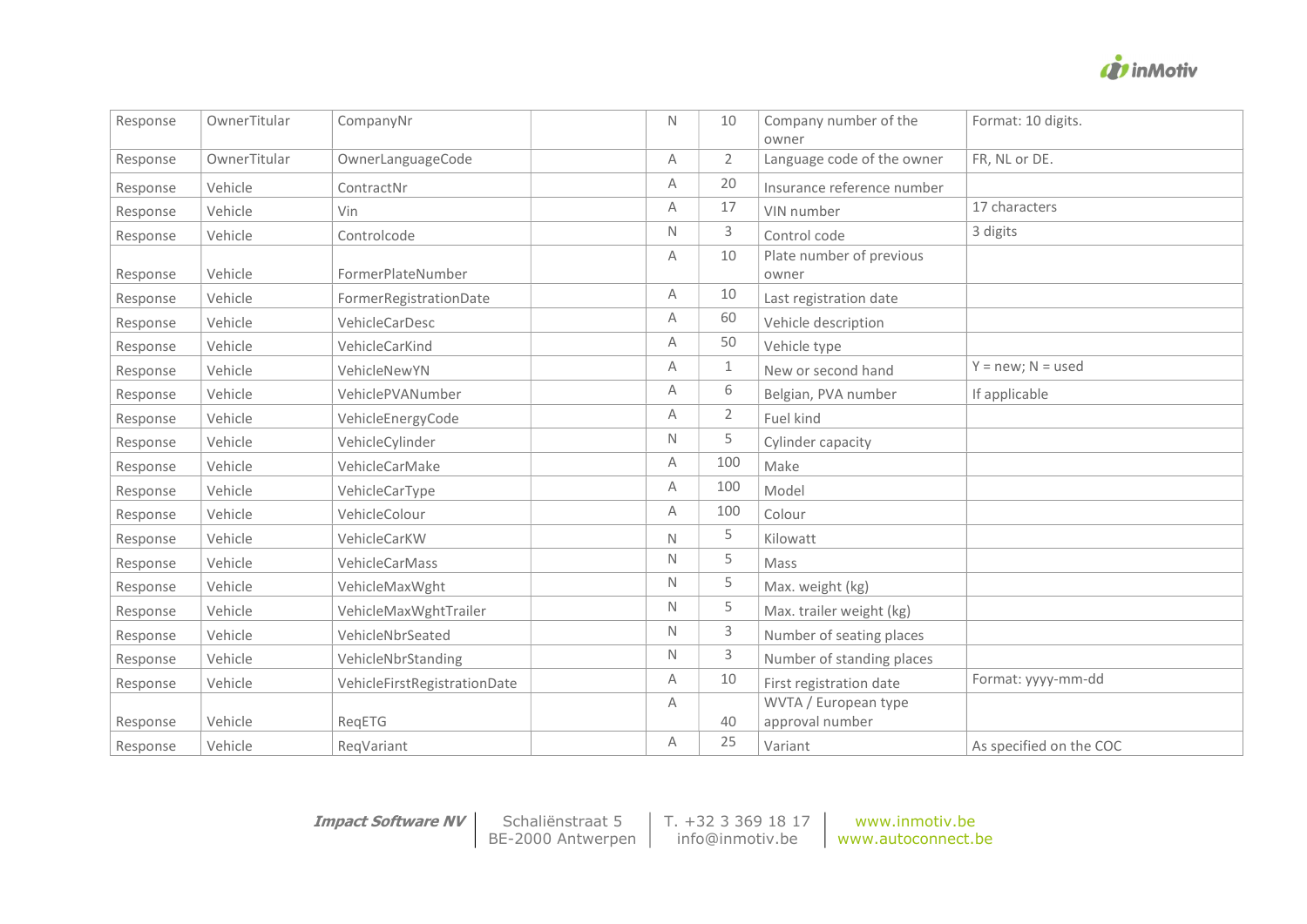

| Response | Vehicle      | ReqVersie            |                  | Α | 35             | Version                                    | As specified on the COC                                                                               |
|----------|--------------|----------------------|------------------|---|----------------|--------------------------------------------|-------------------------------------------------------------------------------------------------------|
| Response | Vehicle      | CO <sub>2</sub>      |                  | N | 5.             | CO2-emission                               | gr/km                                                                                                 |
| Response | Seller       | CompanyPrivate       |                  | A | $\mathbf{1}$   | Type of ownership                          | $P = private, C = company$                                                                            |
| Response | Seller       | VATPaid              |                  | A | $\mathbf{1}$   | VAT paid by seller?                        | Y (yes) or N (no)                                                                                     |
| Response | Seller       | CompanyNr            |                  | N | 10             | Company number seller                      | Format: 10 digits.                                                                                    |
| Response | Registration | PlateFormat          |                  | Α | $\mathbf{1}$   | Desired format of the official<br>plate    | $2 =$ default format, $1 =$ large square<br>(SUVs), $M =$ motorcycle, $P =$ speed<br>pedelec, scooter |
| Response | Registration | CIMLanguageCode      |                  | Α | $\overline{2}$ | Language of the registration               | FR, NL or DE.                                                                                         |
| Response | Registration | ReusePlate           |                  | Α | $\mathbf{1}$   | Reutilisation of an existent<br>plate.     | Y (yes) or N (no).                                                                                    |
| Response | Registration | ReusedPlateNumber    |                  | A | 10             | Plate number for reutilisation             |                                                                                                       |
| Response | Insurance    | <b>NBBCode</b>       |                  | N | 5              | Code of the insurance<br>company           | 5 digit code of the insurance company as<br>known by NBB.                                             |
| Response | Insurance    | InsuranceReferenceNr |                  | A | 50             | Insurance reference number                 |                                                                                                       |
| Response | Options      | Frontplate           |                  |   | $\mathbf{1}$   | Front plate ordered?                       | Y (yes) or N (no).                                                                                    |
| Response | Options      | FrontplateDelivery   |                  | Α | $\mathbf{1}$   | Delivery destination of the<br>front plate | $1 =$ Address of the owner, $2 =$ Address of<br>choice of the official plate                          |
| Response | Errors       | Error                | ErrorType        | A | 10             | Type of error code                         | In case DIV reported an error.                                                                        |
| Response | Errors       | Error                | ErrorCode        | A | 255            | Error code                                 | In case DIV reported an error.                                                                        |
| Response | Errors       | Error                | ErrorDescription | A | 400            | Description of error                       | In case DIV reported an error.                                                                        |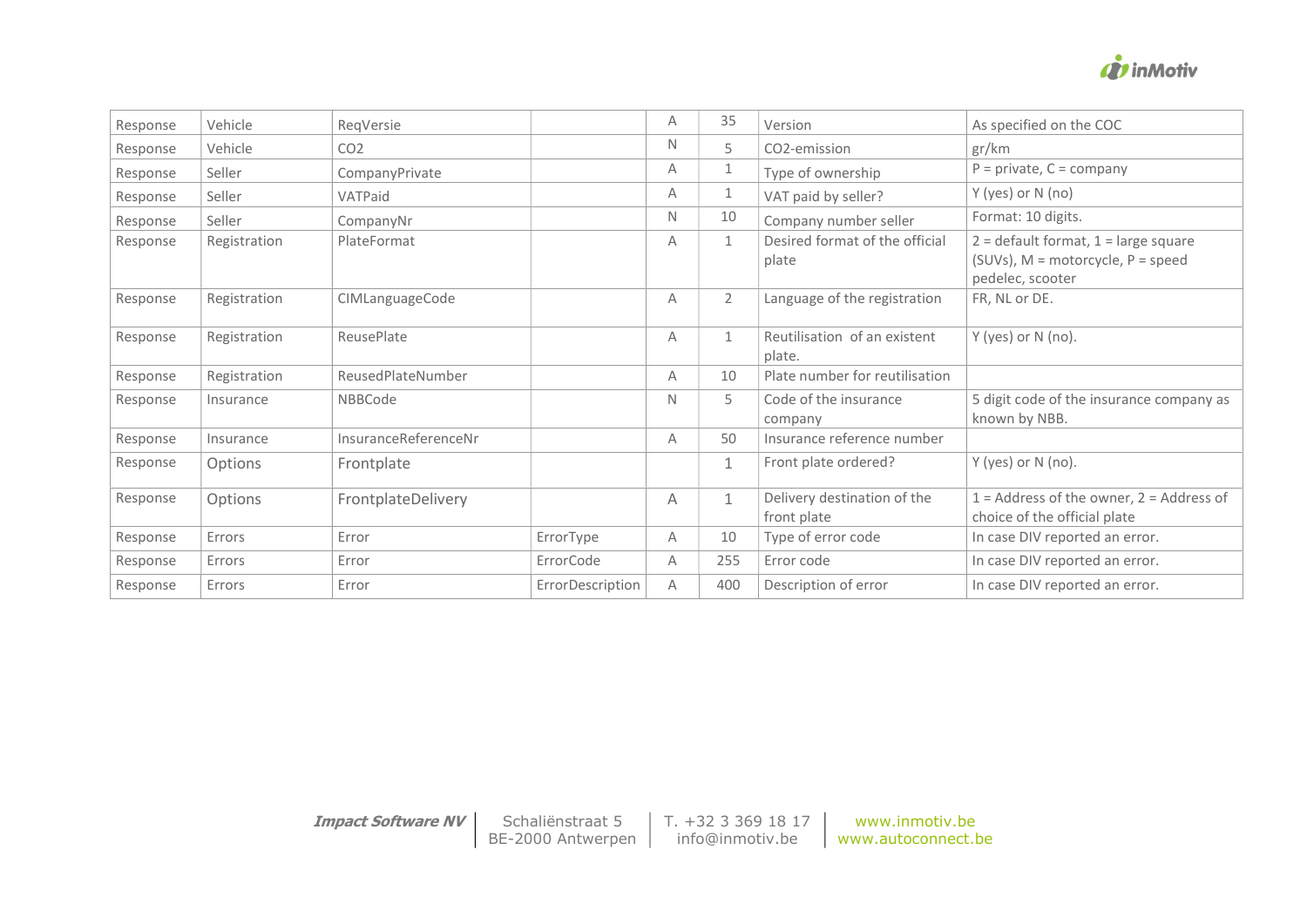

# 3. Input validation

The above restrictions on the various input parameters are enforced by the web services. Whenever a parameter does not meet the required standard, an ErrorType "INVALIDDATA" will appear. If multiple errors are found, only one validation will be displayed at a time.

# 4. Error code examples

Error codes can occur on multiple levels within the Autoconnect WEBDIV Validation and Registration web services.

# ErrorType "NOAUTH"

This error will appear when you do not have access to the web services based on the Username and Password you provided. Get in touch with our service desk in order to obtain access.

# ErrorType "INVALIDXML"

This error will appear when the XML request is built incorrectly. Please verify and resend the XML. Attention: Validation and Registration contain a different XML root element.

### ErrorType "INVALIDDATA"

This error will appear when the provided values in the input parameters aren't in the correct format (numeric, alphanumeric, length, mandatory, summary). The ErrorCode element will reflect which value is causing the error. Please verify and resend the XML.

### ErrorType "COMERROR"

This error will appear when a communication error has occured within the DIV database. Some ErrorCode element examples are: READDATA: an error occurred while trying to read the result from the database SAVEDATA: an error occurred while trying to save the result to the database DIVWEB: communication error UNKNOWN: unknown Please get in touch with our service desk if you receive any of these error codes.

# ErrorType "DIVERROR"

These error codes relate to the data content and are generated by DIV. A code is provided in the ErrorCode element. A list with error code examples is available on request.

# 5. Registration Request example

(for Validation you can replace <WebdivRegistration>, by <WebdivValidation>)

```
<?xml version="1.0" encoding="UTF-8" standalone="yes"?>
<WebdivRegistration>
         <Authentication>
                  <Username>UserName</Username>
                  <Password>Password</Password>
                  <User>
                          <UserNationalId> 87032802414</ UserNationalId >
                           <UserLanguageCode>NL</UserLanguageCode>
                  </User>
         </Authentication>
         <Request>
```

```
Impact Software NV Schaliënstraat 5
                    BE-2000 Antwerpen 
                                         T. +32 3 369 18 17 
                                         info@inmotiv.be 
                                                                www.inmotiv.be 
                                                             www.autoconnect.be
```